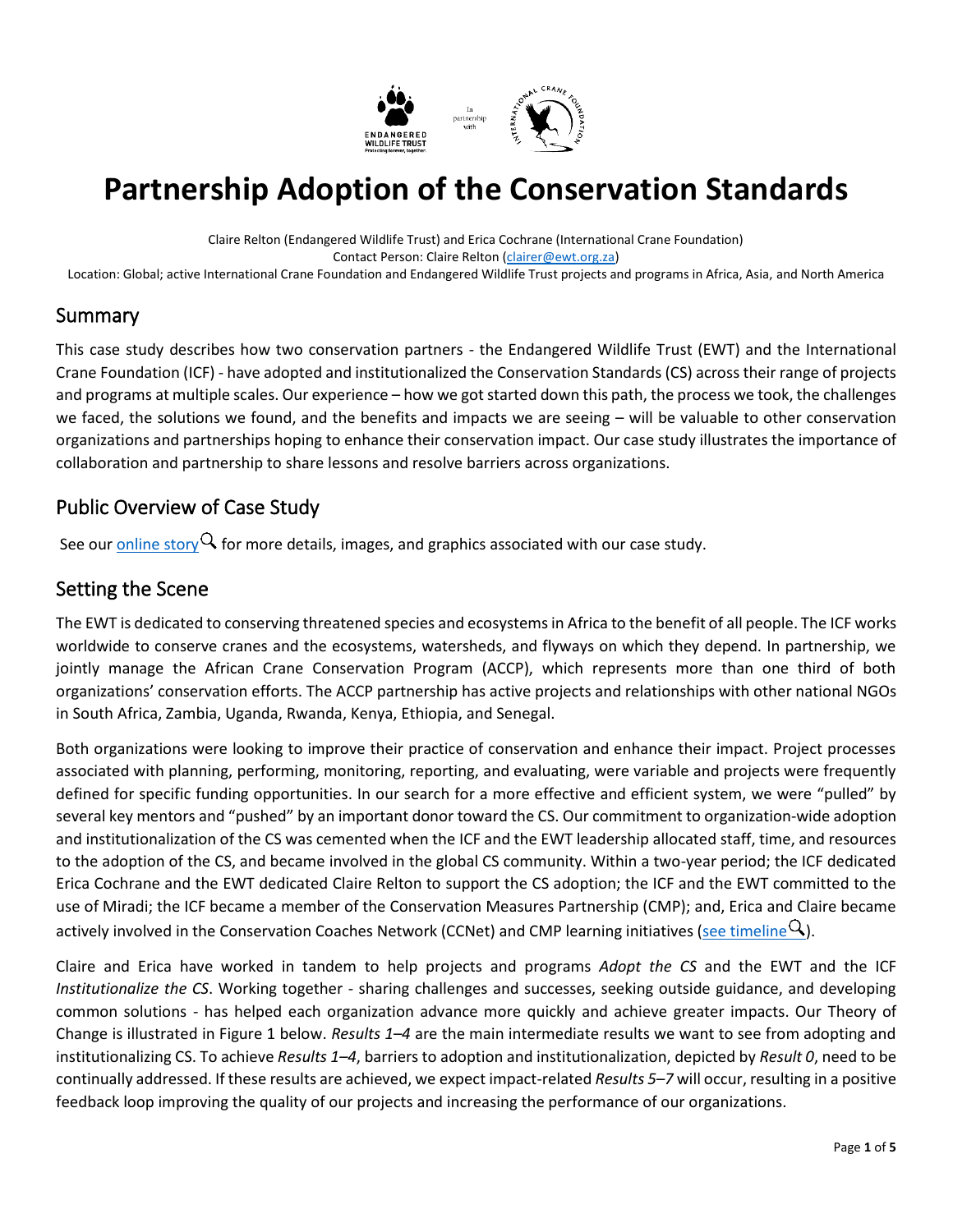

*Figure 1. Theory of Change illustrating the anticipated results (R), monitoring tools and targets associated with the EWT and the ICF's adoption and institutionalization of the Conservation Standards.*

# Results and Lessons Learned

Progress toward achieving results

Over the past few years, we have made significant progress along our Theory of Change.

- *R1* **and** *R2*. Close to 70% of active projects (90% EWT and 50% ICF) have been coached through the CS Steps 1 and 2 and are well planned and being implemented according to those plans. All but a few of these projects were already underway. Teams made important shifts in ongoing work; envisioning new strategies that address priority threats, divesting in strategies that do not, articulating assumptions, and altering work plans to better achieve results. Roughly 30% of active projects have now gone "full cycle" through the CS Steps 4 and 5 and are reporting on results and adapting. We applie[d the Conservation Audit Tool](https://sites.google.com/a/fosonline.org/cmp-workspace/initiatives/audits) to the EWT programs and shared ACCP projects in 2019 to determine how well we were adopting the CS into our projects, to prioritize projects for coaching and support, and to identify critical areas for improvement across both organizations. We repeated the audit process later in 2020 to assess progress and re-evaluate the priority next steps.
- **R3** and R4. All active projects have a Miradi file. Roughly 50% of those active projects are reporting on progress and impacts and have the most current information accessible in Miradi Share.
- **R0.** Much of our work, and many of the lessons that we share below, relate to addressing barriers to adoption and institutionalization. In January 2020, we conducted a survey among the ICF and the EWT staff to gauge understanding and perceptions of the CS and Miradi, uncover barriers to their use, and identify potential solutions. Our results indicated that most staff have some capacity with the CS and Miradi, that staff overwhelmingly see value in adopting the CS and believe that Miradi helps improve project management and fundraising potential, and that most staff would like to have access to more training, coaching and mentoring. See detailed survey results in ou[r online story](https://storymaps.arcgis.com/stories/71f53aae0fe14b43bcaa5d9dcb23d681)  $\mathsf Q$ .
- **T2.** Although we have not formally applied th[e Conservation Capability Maturity Model,](https://cmp-openstandards.org/wp-content/uploads/2018/04/Conservation-Capability-Maturity-Model.pdf) if applied retrospectively to 2014 or before, both organizations would likely have ranked themselves at *Level 1: Initial*. Whereas today, both organizations would likely rank between *Level 2: Developing* and *Level 3: Defined* and would be making clear progress toward *Level 4: Managed.*
- **T1, R5, R6 and R7.** Although we do not have the project-specific and organizational impact metrics to report on here, through the survey noted above and a set of follow-up questions to organizational and program leaders, we have firsthand information that several projects which have adopted the CS are now demonstrating new and bigger impacts, and that many of those projects have been able to secure larger and longer term funding and scale up accordingly. A number of donors, including Disney and several investment bankers, have told us they have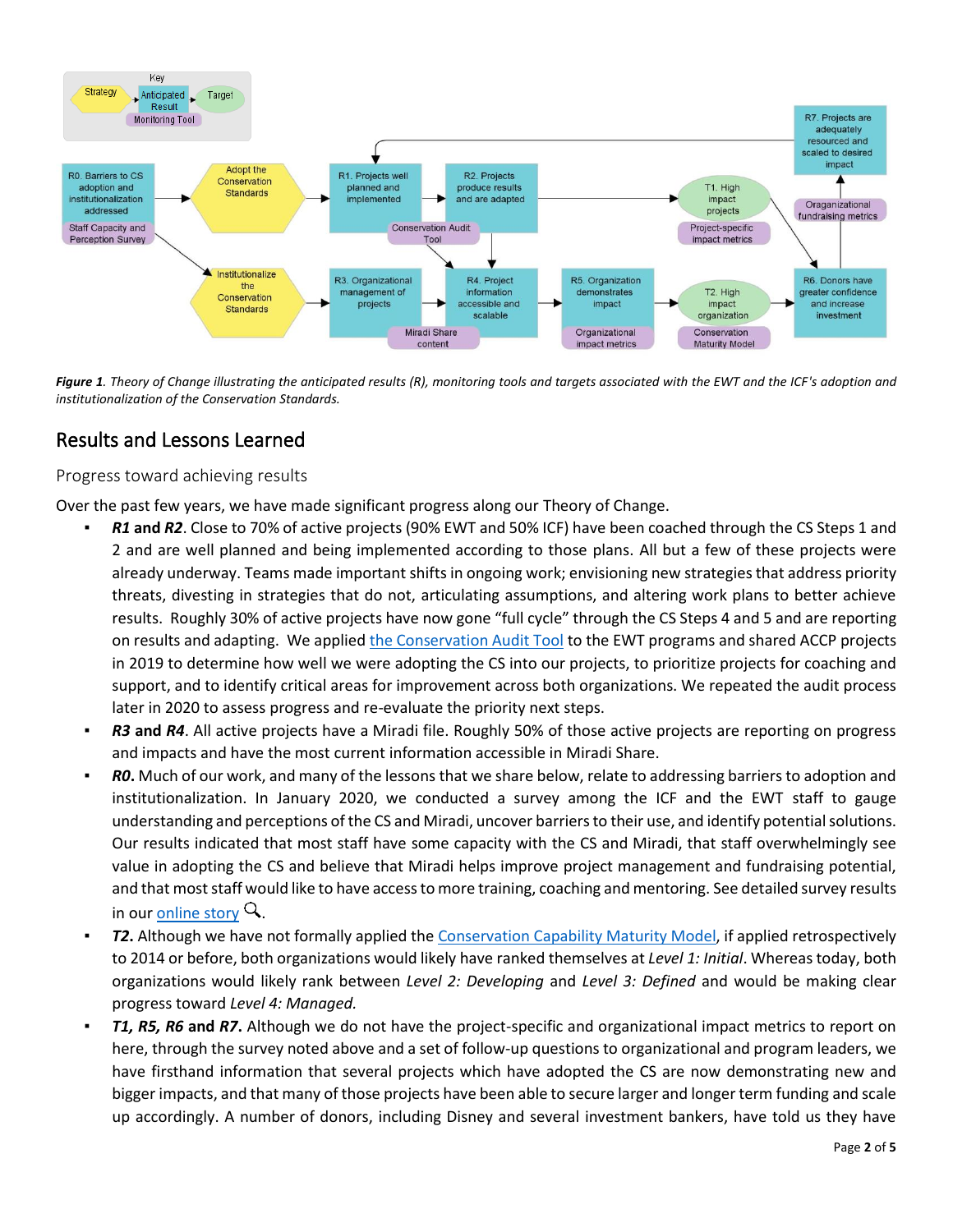increased their giving specifically because we are using the CS, allowing us to scale up in China, Kenya, Myanmar, and South Africa. See quotes in ou[r online story](https://storymaps.arcgis.com/stories/71f53aae0fe14b43bcaa5d9dcb23d681)  $Q$ .

#### Addressing barriers to CS adoption

An essential lesson that we learned in addressing barriers to the CS adoption and institutionalization is the need for organizational buy-in and engagement from senior management. Without the strong conviction and drive from the top, this type of organizational behavior change would be impossible. Individual projects might choose to follow the CS, but the organization would not mature as a whole. External mentorship and donor encouragement were important to convince our leadership to commit to the CS. Internal communications, such as the [ICF's Board of Director's guide to the](https://docs.google.com/presentation/d/1t-wpYTdV_t1WoDp2ILvbXZlEPNGI4iK-/edit#slide=id.p1)  [CS](https://docs.google.com/presentation/d/1t-wpYTdV_t1WoDp2ILvbXZlEPNGI4iK-/edit#slide=id.p1) and th[e EWT's presentation on progress and future plans,](https://docs.google.com/presentation/d/1_WZcggtLLwQbBO4vwKZ36ry-XF3DmCrz/edit#slide=id.p1) were important to develop a common desire for change and continuing improvement. Now, external recognition of our progress and contributions by others in the CMP and CCNet communities, as well as increased confidence from donors, reinforce that commitment.

We learned to start at the right step for each effort. During the last few years of adopting the CS, both organizations have started new projects and programs. We found undeniable value in following the CS Steps 1, 2 and 3 consecutively during the design, development, and implementation of new project plans. However, most of our programs and projects were already in place, had been running for some time, and had donor requirements to fulfill. The strategic and critical thinking that teams had already done was still valuable and needed to be respected and included. Essentially, we needed to start at the CS Step 4, evaluate what had already been achieved before working through the CS Steps 1 and 2. Teams developing project plans retrospectively were able to express assumptions explicitly through the development of results chains. The process also allowed teams to prioritize and streamline their strategies, knowing that personnel, finances, and other resources were limited. Furthermore, some teams were able to describe unintended external consequences and factors that were making certain strategies more difficult to implement than originally planned.

We learned to adapt the process and tools (even design new tools) to meet project constraints and priorities, such as; adhering to existing donor requirements and expectations; meeting time and budget constraints; and supporting varying degrees of CS experience and computer literacy. In time-constrained circumstances, we developed simplified results chains that captured critical assumptions and project outcomes for field staff and project partners, and then added factors and details that would be valuable to specialists and managers.

We learned that teams require significant ongoing guidance, mentorship, and problem-solving beyond the CS planning workshops, in order to effectively implement their planned actions and monitoring. After effective workshops, where teams developed practical and clear strategic plans with good measures for evaluating success, teams would often revert to "business as usual". This was especially true when projects were fitted retrospectively to the CS. Indicators and outcomes were not regularly reported on, and teams tended not to revisit their strategic plans to evaluate their assumptions. To combat this, we found that follow-up sessions and the development of additional tools (see below) were significantly important to maintain momentum, assess progress towards results, goals, and objectives, and to interrogate the team's assumptions. Project Management Plan templates ([available here\)](https://drive.google.com/open?id=1ExMabUL29PYdttpjru9RhrNC0jofSIfQ) were designed in Microsoft Excel to aid in the identification of activities, goals, objectives and indicators, which were easily formatted for import into Miradi Share. Drop-down options, color coding, Gantt charts, and hidden columns for reporting allowed teams to schedule activities annually, identify responsible parties, and report on activity progress monthly.

We further learned that monitoring and evaluation is a challenge to get right and get going for most teams. Results from using the Conservation Audit Tool flagged monitoring and evaluation as needing improvement across both organizations. To streamline and prioritize monitoring and evaluation, we developed a Monitoring Plan template [\(available here\)](https://drive.google.com/open?id=1-Zr2IlfKHFaKTq4ez4wkjYWPutriPIBM). This monitoring plan allows teams to identify, categorize and prioritize their project indicators, while allocating a monitoring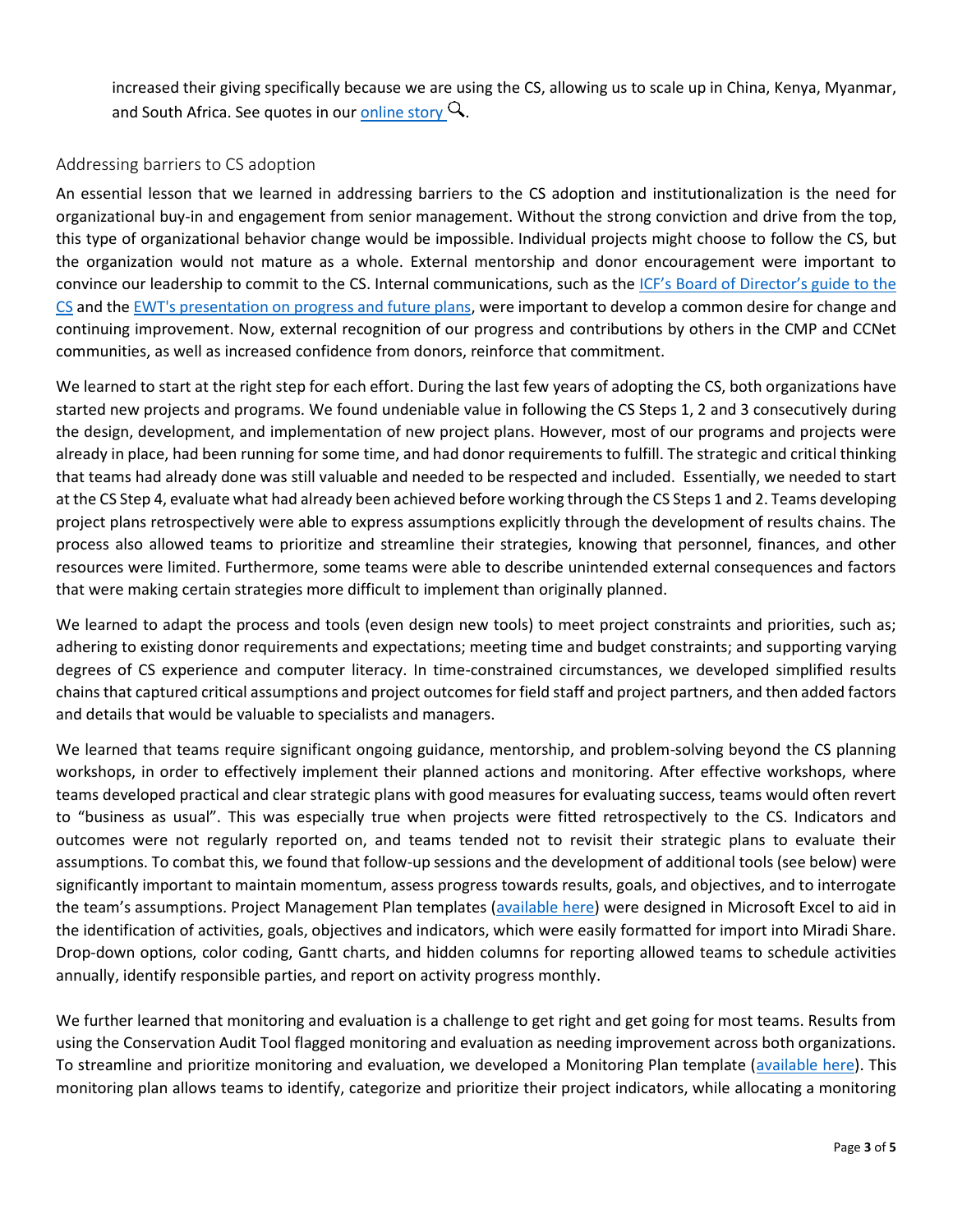protocol, data storage location, timeframe, and responsible party to each indicator. Data should be standardized and stored systematically where it is accessible to the team, managers, and relevant science or fundraising officers.

Finally, we learned that we need additional CS coaching and Miradi management capacity, beyond Claire and Erica, to meet organizational CS adoption and institutionalization goals. Additional Miradi Desktop licenses were purchased and allocated to appropriate staff, and CS and Miradi Champions were identified in each of the programs to assist their teams. Claire and Erica are currently providing additional training and mentorship to these Champions.

#### Addressing barriers to CS institutionalization

We have aimed to make it as easy as possible for teams to get information into Miradi and for all consumers of project information to get data out of Miradi. To ensure that project and program information is accessible, teams use Miradi and Miradi Share software to capture and visualize strategic plans and to report on progress. The ICF and the EWT currently share a Miradi Share platform, which contains over 30 active projects. We have established taxonomies (specific to the ICF and the EWT) in our Miradi Share program to link, categorize and scale up particular features in Miradi (such as projects, targets, threats, and strategies). In this way, we are able to link features to geographic regions, species, and internal and external high-level measures, such as the Sustainable Development Goals (SDGs). Customized, coded report templates allow teams to extract attributes of their project progress reports into Microsoft Word documents that are shared both internally and externally. Capturing progress, next steps, indicator data, and lessons learnt in Miradi Share allows teams to capture institutional knowledge, store qualitative and quantitative data, and demonstrate progress towards social and conservation impact.

We have learned to simplify and standardize some of our common approaches and measures of success. Over the last three years, our teams have created and adapted a multitude of situation analysis and theory of change diagrams, specific to each project and program. We found the development and use of generic results chains, objectives and indicators for common strategies and targets a useful and effective way to capture valid and clear assumptions, ensure organizational standardization, and to guide teams in their thinking when they may be time-limited.

We are also working to scale up measures of success to be able to report on organizational, regional, and global impact metrics. For example, the EWT has three Strategic Imperatives (*Saving Species*, *Saving Habitats*, and *Benefiting People*) that are supported through ten High-level Goals. We developed a process for effectively monitoring and reporting on the progress of the High-level Goals with the aim of demonstrating measurable conservation impact and social benefit to our partners, stakeholders, funders, donors, and the general public. High-level Indicators were identified for each High-level Goal and then linked to project-level indicators (attached to project goals and objectives).

# Application Beyond Case

The ICF and the EWT have benefited immeasurably from the mentorship, guidance and example solutions offered by the CS community and are committed to maintaining involvement and helping other organizations take up the CS so that we can all have a great global conservation impact. Erica serves on the CMP Board of Directors and is a Certified Coach; Claire is a CCNet franchise lead; and, both Claire and Erica serve on the Conservation Audit, CS Operationalization, and Spatial CS Working Groups. Lessons from our situation have already been used to improve the spatial features in Miradi Share, the new Miradi Share v2.0 usability, and the Conservation Audit Tool. We continue to use our experience and enthusiasm to further improve the Conservation Audit Tool, integrate the Audit Tool with the Conservation Capability Maturity Model, design a set of standard Miradi Share report templates for all Miradi Share users, and explore how population, health and environment approaches can support conservation outcomes.

The EWT is strategically placed and is committed to building additional CS capacity across the African continent – by organizing CS introductory trainings, as well as more advanced coach trainings, and by facilitating workshops for other